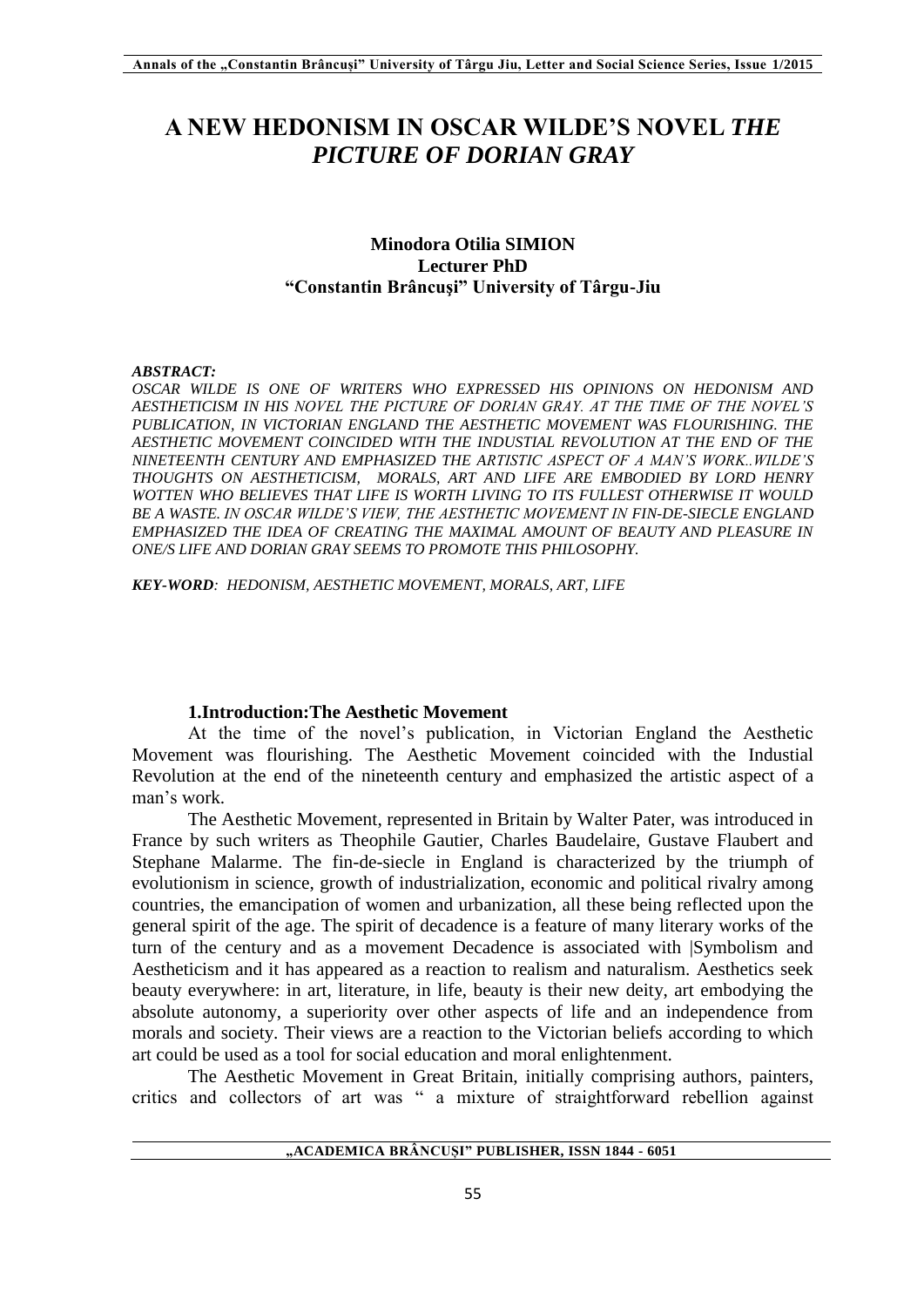Victorianism, never theorizing, and extravagant posing-all meeting in unstable fusion in the symbolic rise and fall of Oscar Wilde"[Gilmour :237].Its leading figures were John Ruskin and William Morris who fervently supported the Pre-Raphaelites in their reaction against what Wilde himself called "the crude primaries of a doubtless more respectable but certainly less cultivated age " and "the crude brutality of plain realism"[Holland and Hart-Davis: 436]

The Aesthetic Movement advocated the concept of " art for art's sake" in a form of modern Epicurianism which originated in Bentham's hedonism. For the aesthetes, a thing or event is valuable from an aesthetic point of view if it evokes pleasure and the pursuit of beauty is the most important aim in life.

In Oscar Wilde's view, the Aesthetic Movement in fin-de-siecle England emphasized the idea of creating the maximal amount of beauty and pleasure in one/s life and Dorian Gray seems to promote this philosophy. But Wilde also warns that unrestrained aestheticism may lead to self-absorption, lack of remorse and intellectual regression and consequently suggests a more restrained aestheticism.

The first principle of aestheticism, that art serves no other purpose than to offer beauty is a means of escaping the realities of the world since, says Wilde," If one man were to live out his life fully and completely, were to give form to every feeling, expression to every thought, reality ,to every dream-I believe that the world would gain such a fresh impulse of joy that we would forget all the maladies of medievalism, and return to the Hellenic ideal"[Wilde:19]. Or, as he further argues:"The only way to get rid of temptation is to yield to it: Resist it, and your soul grows sick with longing for the things it has forbidden to itself, with desire for what its monstruous laws have made monstruous and unlawful[Wilde:19].

Walter Pater, a major influence on Wilde's work, emphasized this idea, considering that art should not be educational, it should just stimulate the desire for beauty and the love of art for art's sake.The supporters of this movement completely rejected the idea of the existence of moral significance in art, opposing the views of their middle-class readers.

### **2. Hedonism and aestheticism in** *The Picture of Dorian Gray*

When it was first published in 1890 in Lippincott's Monthly Magazine, *The Picture of Dorian Gray* was considered to be immoral, so Wilde revised his novel and had it published a year later with a preface that explained his aesthetic approach. In the preface he stated that "There is no such a thing as a moral or immoral book. Books are well written or badly written. That is all".

Oscar Wilde makes a deep analysis of aestheticism in *The Picture of Dorian Gray*, insisting upon the idea of the hypocrisy of the English upper classes:"[…]. The middle classes air their moral prejudices over their gross dinner-tables, and whisper about what they call the profligacies of thei betters in order to try and pretend that they are in smart society and on intimate terms with the people they slander. In this country it is enough for a man to have distinction and brains for every common tongue to wag against him. And what sort of life do these people, who pose as being moral, lead themselves? My dear fellow, you forget that we are in the native land of the hypocrite.[Wilde :118].

The novel analysis changes the emphasis on the "static", on the "inside", the characters losing" their most often physical contour clearly and impressed by pshychology"[ Curelar: 73]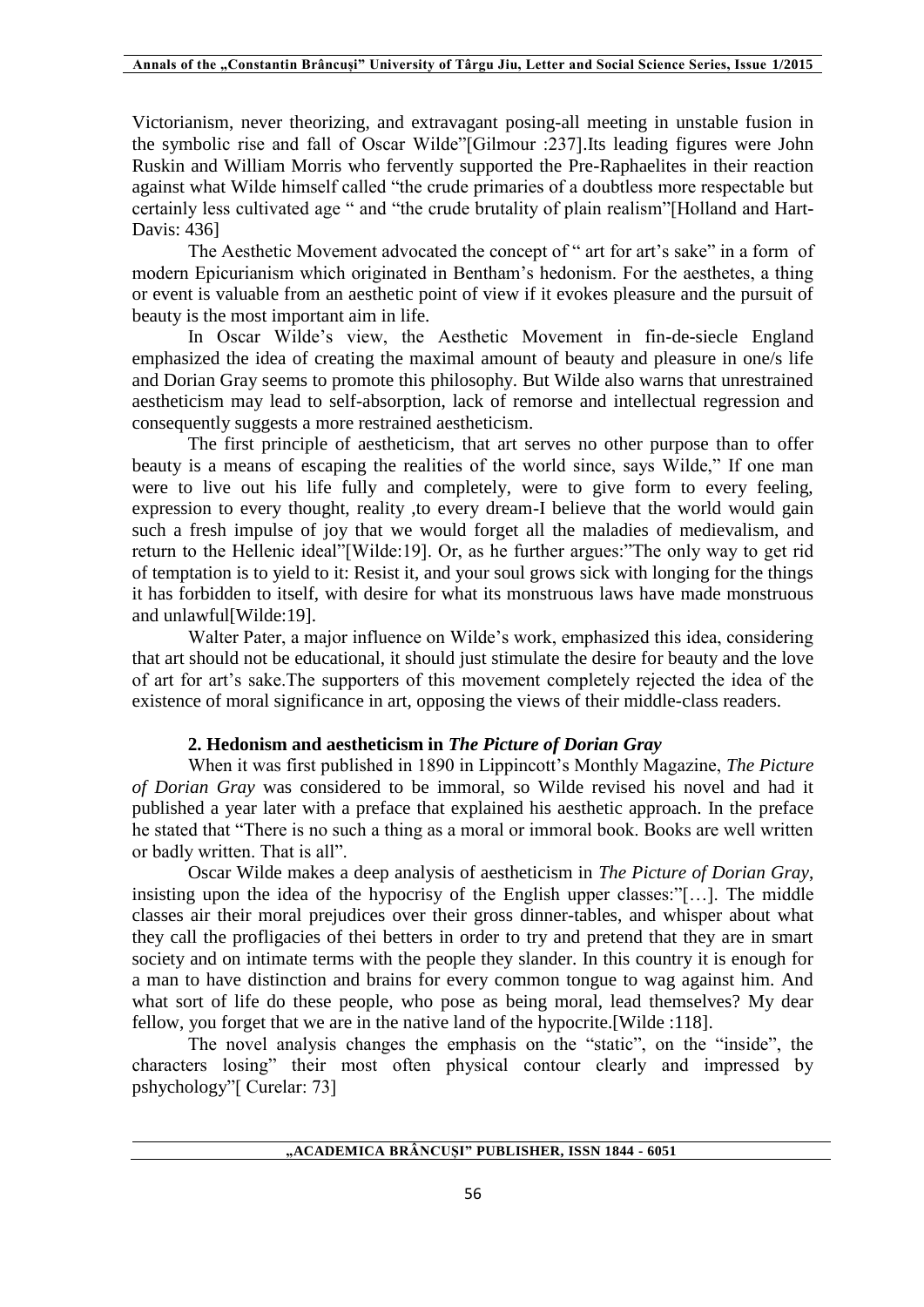Dorian Gray is sitting for a portrait painted by his friend Basil Hallward and converses with Lord Henry who considers that the purpose of life is uninhibited selfdevelopment and beauty and youth are the highest values. Dorian is strongly attracted to these ideas and wishes his portrait might age while he might keep his youthful appearance.

In Wilde's view Basil is the character who best represented him as he puts it in his letter of 12 February 1894:"Basil Hallward is what I think I am : Lord Henry what the worls thinks me: Dorian what I would to be –in other ages, perhaps"[Holland and Hart-Davis: 585]

In his clever aphorisms Lord Henry supports free thinking, selfishness and a rejection of the norms.Art is the central theme of the Aesthetic movement and hedonists, in search of pleasure, enjoy art.

Dorian Gray is fascinated by Lord Henry's philosophy of life and is irresistibly influenced by him. One day he sees an actress, Sibyl Vane and he is so impressed by her talent that he confuses this passion for her art with true love and eventually they become engaged.He proudly invites his friends Basil and Lord Henry to a performance but as her acting on that particular day is terrible, he decides to leave her for ever. Sibyl is so much affected by his parting that she commits suicide.The first change in the portrait is noticed by Dorian before hearing the news about Sibyl's death: a touch of cruelty in the mouth.

Lord Henry settles his "pupils" doubts and gives him a greater sense of detachment and in the next eighteen years Dorian enjoys the life of a prosperous man. His portrait mirrors the corruption of his soul and, in order to hide it from the others, it is locked up in a room at the top of the house.

Finally vice and evil become means of experiencing intense sensual and aesthetic pleasure for Dorian and Basil's calls for repentance make him so enraged that he finally kills his friend.

Christopher S. Nassar distinguishes between the morally committed aesthete and the decadent by the fact that "the latter, looking within and discovering not only purity but evil and corruption, yields to the corrupt impulse and tries to find joy and beauty in evil"[Nassar:37].

After the murder, the portrait has a bloodstained hand and Dorian becomes obsessed with it. He stabs the picture and a cry is heard . When the servants come into the room they can see a beautiful portrait of Dorian and the corpse of a man with a knife in his heart, his face wrinkled. The new hedonism is based on the Epicurian and Cyrenaic Schools of philosophy in which pleasure is the only thing worth living.

Dorian's love for Sibyl Vane is superficial, as illustrated by his own description(p 101):"I loved you because you were marvelous, because you had genius and intellect, because you realized the dreams of great poets and gave shape and substance to the shadows of art". He seems to be attracted to her aesthetically as he doesn't admire her personality but her acting talent and when she no longer appeals to him from this point of view, he abandons her unscrupulously.("Without your art, you are nothing")-p 101

Dorian indulges in hedonistic pleasures and devotes himself to the study of perfumes, embroideries and other aspects of fine art, the pursuit of pleasure being a dominating motive behind the actions of the characters in The Picture of Dorian Gray.The originator of this aesthetic ideal was Epicurus who declared that pleasure was man's greatest good and rejected pain as being evil. Dorian's collections of jewellery and art are